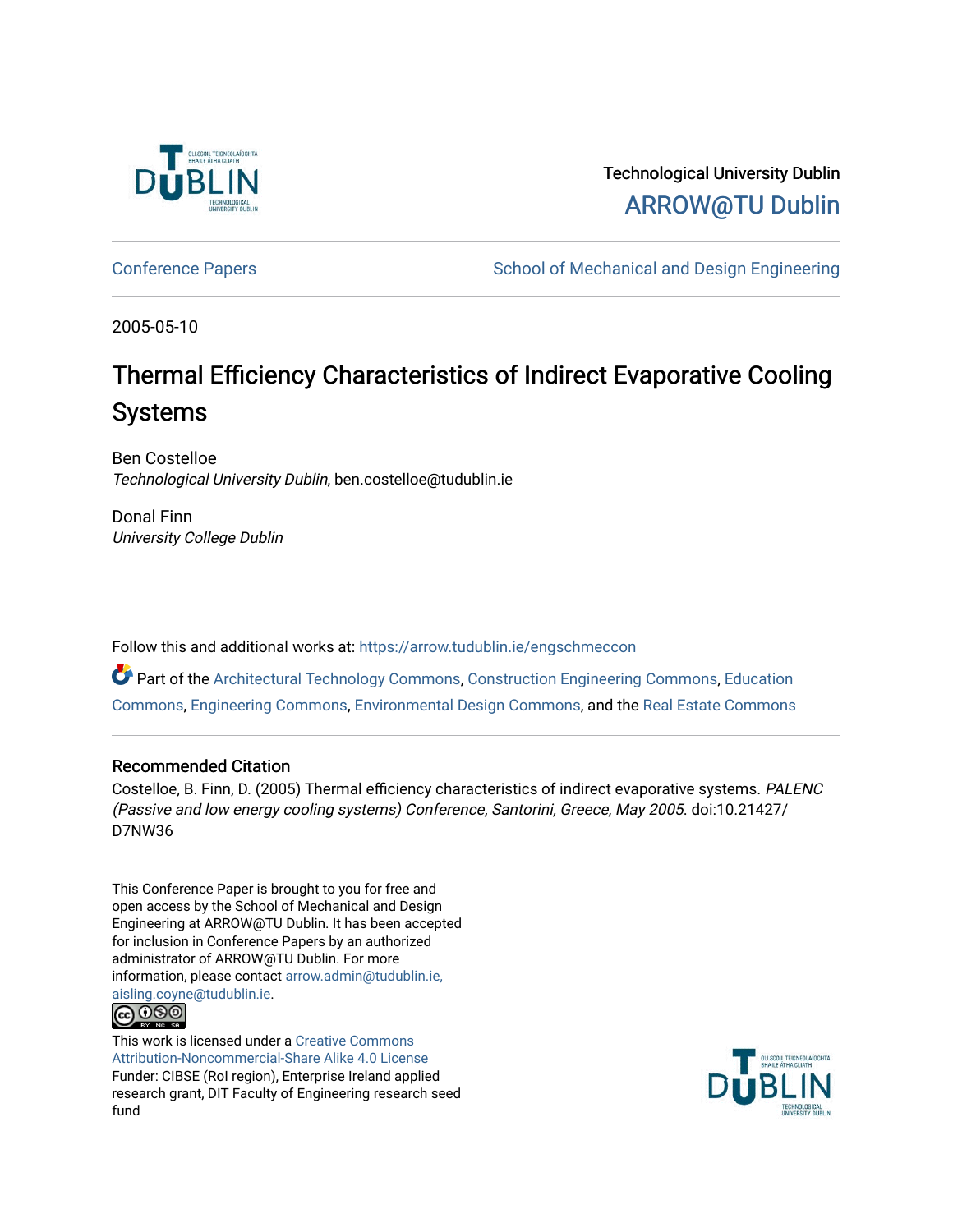# Thermal efficiency characteristics of indirect evaporative cooling systems

B. Costelloe

*Department of Building Services Engineering, Dublin Institute of Technology, Ireland.*

D. P. Finn

*Department of Mechanical Engineering, University College Dublin, Ireland.*

Page | 1

# ABSTRACT

Recent developments in enhancing heat transfer in cooling towers, together with the success of chilled ceilings, have prompted a review of the evaporative cooling technique. in temperate maritime climates. The thermal efficiency of such systems is a key parameter, as a measure of the degree to which the system has succeeded in exploiting the cooling potential of the ambient air. This paper presents the results of experimental research into the thermal efficiency of a water-side open indirect evaporative cooling test rig designed to achieve low (1-4 K) approach conditions. Secondary efficiencies in the range 0.24-0.76 have been achieved.

# NOMENCLATURE

| $T_{\rm pf}$ | primary loop supply temp. $({}^{\circ}C)$ |  |  |  |
|--------------|-------------------------------------------|--|--|--|
| $T_{\rm pr}$ | primary loop return temp. (°C)            |  |  |  |
| $T_{sf}$     | secondary loop supply temp. (°C)          |  |  |  |
| $T_{sr}$     | secondary loop return temp. (°C)          |  |  |  |
| $T_{as}$     | ambient adiabatic sat. temp. (AST) (°C)   |  |  |  |
| $T_{pa}$     | primary approach temp. $(PAT)(K)$         |  |  |  |
| $T_{sa}$     | secondary approach temp. $(SAT)(K)$       |  |  |  |
| $\eta_t$     | thermal efficiency                        |  |  |  |
| Subscripts   |                                           |  |  |  |
| ps           | primary supply                            |  |  |  |
| pr           | primary return                            |  |  |  |
| SS           | secondary supply                          |  |  |  |
| sr           | secondary return                          |  |  |  |
| as           | adiabatic saturation                      |  |  |  |
| pa           | primary approach                          |  |  |  |
| sa           | secondary approach                        |  |  |  |
|              |                                           |  |  |  |

# 1. INTRODUCTION

For many years, interest in evaporative cooling, as an effective cooling technique for buildings, was focus on hotter dry latitudes (Watt, 1986), where it was seen as being mainly applicable. Up to quite recently this focus has persisted (Bom et al., 1999). Recent work however on airside (IEA, 2001), and water-side (Costelloe and Finn, 2003a) evaporative cooling, has demonstrated the considerable potential of the technique in temperate and maritime European regions. While the water-side evaporative cooling technique can be exploited with any water based building cooling system, the technique is particularly advantageous when used in conjunction with a chilled ceiling system, due to the higher cooling water temperatures (14-18˚C) which are employed and hence the higher cooling water availability levels which result. The natural governing parameter in evaporative cooling is the wet bulb temperature (WBT) of the ambient air. The difference between the adiabatic saturation temperature (AST) and WBT is generally less than 0.25 K where the wet bulb depression is less than 11 K (Kuehn et al., 1998). The AST is used in this paper, in preference to the WBT as it is a fundamental property which can be determined without using empirical quantities.

 Figure 1 shows a simplified schematic of a water side indirect evaporative cooling system, with the key operating parameters indicated. An important performance parameter is the primary approach temperature (PAT) which is equal to  $T_{ps}$  -  $T_{as}$ . This aspect is complicated by the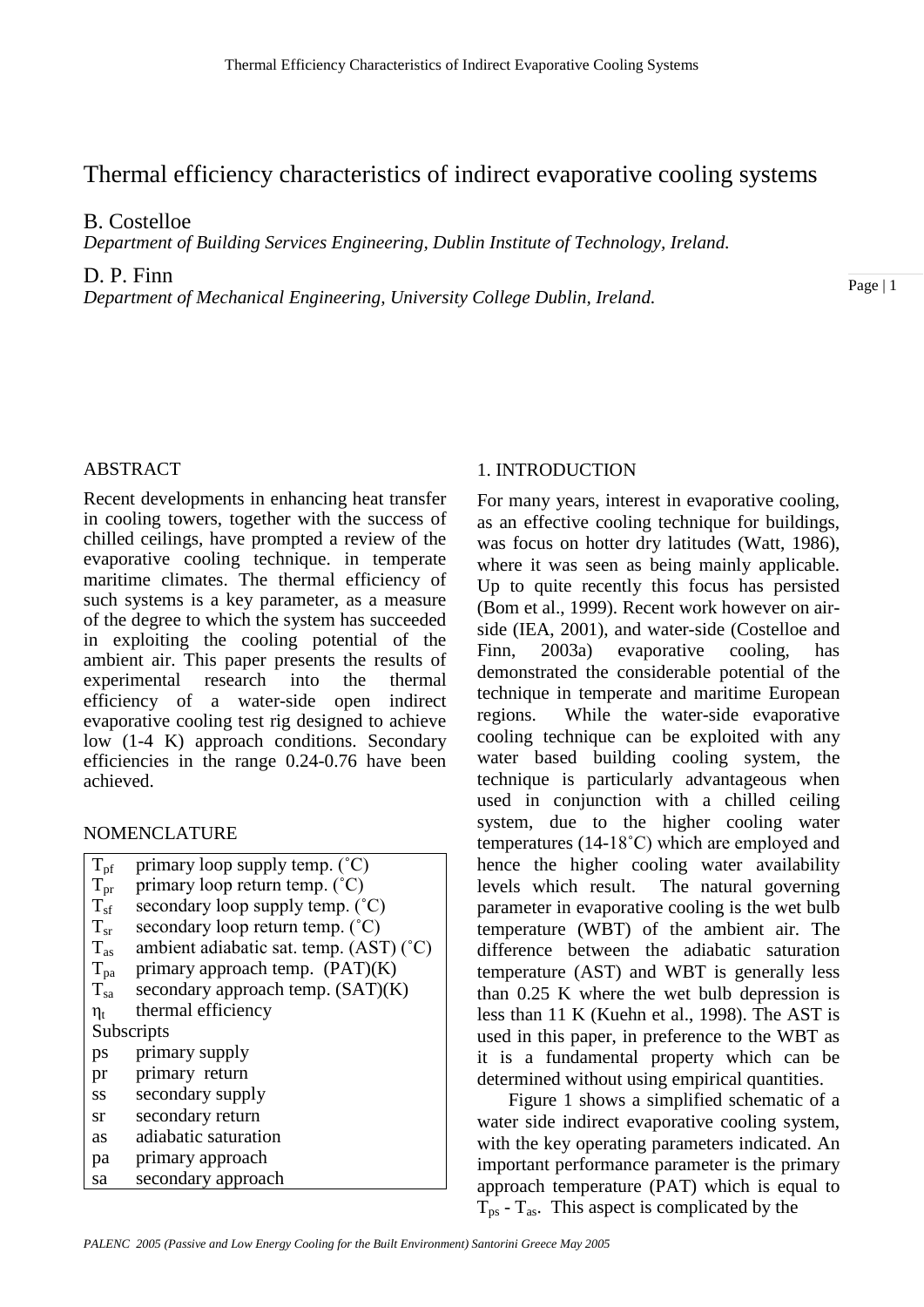Table 1: European and Middle Eastern cities with similar design wet bulb temperatures (WBT) but different design dry bulb temperatures (DBT). Table in ascending order of the 1% design WBT (ASHRAE, 1997)

| City               | 1%              | 1%              | 2%              |
|--------------------|-----------------|-----------------|-----------------|
|                    | DBT             | WBT             | WBT             |
|                    | $\rm ^{\circ}C$ | $\rm ^{\circ}C$ | $\rm ^{\circ}C$ |
| Dublin             | 20.6            | 17.1            | 16.3            |
| Uppsala            | 23.7            | 17.2            | 16.2            |
| Copenhagen         | 23.2            | 17.4            | 16.5            |
| Oslo(Fornebu)      | 24.8            | 17.4            | 16.5            |
| Helsinki           | 24.1            | 17.6            | 16.7            |
| Birmingham         | 23.9            | 17.6            | 16.7            |
| Plymouth           | 22.1            | 17.6            | 17.0            |
| Stockholm (Bromma) | 24.2            | 17.7            | 16.7            |
| Al Jawf            | 39.7            | 17.7            | 17.3            |
| Hof                | 25.0            | 17.8            | 16.8            |
| Ankara             | 30.2            | 17.8            | 17.0            |
| <b>Bristol</b>     | 24.5            | 18.2            | 17.3            |
| Khamis Mushayt     | 30.6            | 18.2            | 17.6            |
| Gdansk             | 24.8            | 18.3            | 17.2            |
| Luxembourg         | 26.1            | 18.5            | 17.6            |
| <b>Brest</b>       | 23.5            | 18.6            | 17.7            |
| Salamanca          | 32.0            | 18.6            | 17.8            |
| Prague             | 26.8            | 18.7            | 17.8            |
| London (Heathrow)  | 25.7            | 18.7            | 17.8            |
| Hamburg            | 25.9            | 18.8            | 17.9            |
| Oostende           | 23.0            | 18.8            | 18.0            |
| Munich             | 27.1            | 18.8            | 18.1            |
| Zurich             | 26.4            | 18.9            | 18.1            |
| Abha               | 29.9            | 19.0            | 18.3            |
| Salzburg           | 27.9            | 19.1            | 18.2            |
| Leipzig            | 27.6            | 19.2            | 18.4            |
| Amsterdam          | 24.8            | 19.2            | 18.4            |
| Koln               | 27.7            | 19.4            | 18.3            |
| Geneva             | 28.5            | 19.4            | 18.6            |
| Moscow             | 26.0            | 19.5            | 18.6            |
| Vienna (Schwechat) | 28.4            | 19.6            | 18.9            |

requirement, in contemporary applications, to separate the tower water circuit from the building cooling circuit with a heat exchanger. Hence the significant performance parameter becomes the secondary approach temperature (SAT) which is equal to  $T_{ss}$  -  $T_{as}$ . It has been shown that cooling water availability levels heavily depend on the approach conditions achieved in European locations and that SATs as low as 3K are technically feasible with contemporary cooling tower packing surface densities of  $200 \text{m}^2/\text{m}^3$  and low approach plate heat exchangers (Costelloe and Finn, 2003a). Hence when chilled ceiling systems are used, with typical cooling water supply temperatures

range is  $+/-$  1.3 K) but have significantly  $\frac{Page}{2}$ of 14-18˚C considerable levels of cooling water availability are possible in many European (Costelloe and Finn, 2003a) and some Middle Eastern cities, as indicated in Table 1. These cities have similar design WBTs (the variation different and in some cases widely different dry bulb temperatures (DBT) and locations.

There are two basic approaches to this form of indirect cooling system (i) the closed wet cooling tower and (ii) the open tower with external plate heat exchanger. Each arrangement has advantages in particular circumstances and locations (Costelloe and Finn, 2000). While much research has been done on the closed tower in this application (Facao and Oliveira, 2000) there is a need to investigate the thermal performance of the open tower in operating conditions well outside those encountered in refrigeration condenser heat rejection - range and approach conditions as low as 1-4 K, cooling water temperatures of 14-18˚C and ambient conditions of  $\leq 20^{\circ}$ C AST. These conditions result in much smaller levels of enthalpy difference, the key driving force in the tower, and therefore smaller associated heat and mass transfer rates with, crucially, resulting higher air and water flow rates. To address these issues an experimental research facility has been developed at the Dublin Institute of Technology and is described elsewhere (Costelloe and Finn, 2000). The thermal efficiency  $(\eta_t)$  of the process is defined as *the cooling achieved as a fraction of the maximum possible cooling which could have been achieved in the ambient conditions pertaining*. As such it is a key performance parameter and is a suitable means of assessing the thermal characteristics of the system. For the secondary circuit this parameter is defined by equations (1), similar equations define the primary circuit:

$$
\eta_{t_s} = \frac{T_{sr} - T_{ss}}{T_{sr} - T_{as}} = \frac{T_{sr} - T_{ss}}{(T_{sr} - T_{ss}) + (T_{ss} - T_{as})}
$$
\n
$$
= \frac{Sec.Range}{(Sec.Range) + (Sec.Approach)}
$$
\n(1)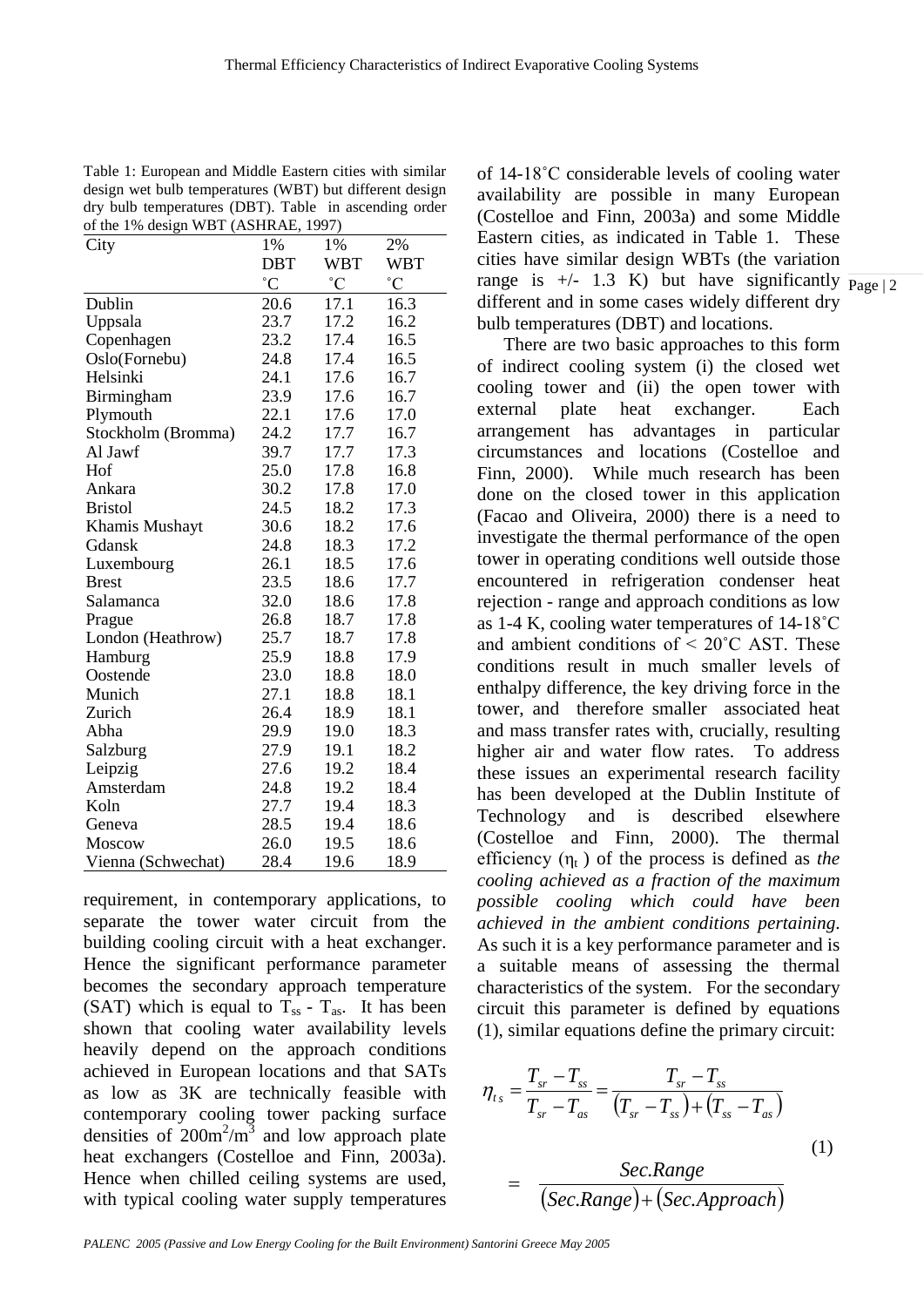

Figure 1: Simplified schematic of a water-side indirect evaporative cooling system

### 2. RESULTS AND DISCUSSION OF TESTS

Tests were conducted to investigate the impact of a range of operating variables on the thermal efficiency achieved. These variables include the cooling load imposed, the ambient AST, the primary and secondary circuit water flow rate and the cooling tower air flow rate. The parameter being examined was varied while the other test rig variables were maintained constant. As there is no control over the ambient AST a larger number of tests were conducted and those tests with near similar AST selected. Generally the criterion used is that the AST should not vary within the selected test group by more than  $+/- 0.9$  K.

#### *2.1 Inlet Water Temperature Variation*

It would be expected that tower return water temperature has no significant bearing on the primary thermal efficiency (PTE) achieved when primary water flow rate, load and cooling tower air flow rate are maintained constant. Holding these variables constant maintains the tower range temperature constant and as the AST is also approximately constant (and therefore the approach is constant) the thermal efficiency is maintained approximately constant. By the same reasoning, for the secondary circuit, the secondary thermal efficiency (STE)

is also maintained approximately constant. Figure 2 shows the results of the tests conducted to verify this aspect. It is seen that the tower return water temperature has no impact on the thermal efficiency achieved in these tests.

#### *2.2 Cooling Load Variation*

Tests were conducted to investigate the impact of load variation on the PTE and STE. In these tests as the imposed cooling load changes the ranges temperatures change in direct proportion, as the cooling water flow rates remain constant. Table 2 shows the results of these tests. The results clearly show that the thermal efficiency is not affected by changes in load. This implies, as shown in Equation (2), that the proportional change in the approach condition  $(F_a)$  must be approximately equal to the proportional change in the range condition  $(F_r)$ , as the load is varied. As the change in the range condition is linear this implies a near linear correlation, for the rig between the load and the approach temperature.

$$
\eta_{t_p} = \frac{(T_p - T_p)(F_r)}{(T_p - T_p)(F_r) + (T_p - T_a)(F_a)}
$$
(2)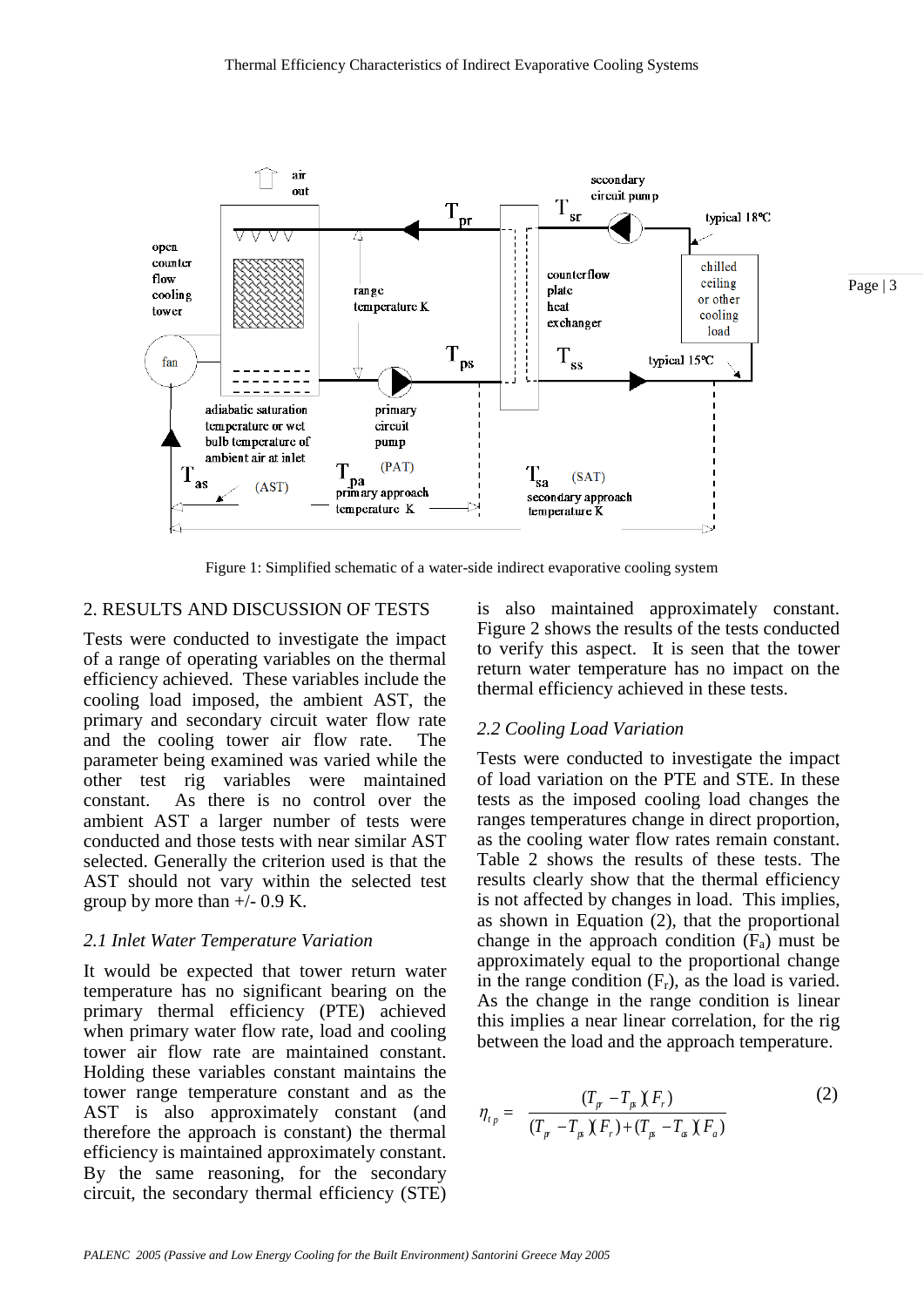

Figure 2: Constant secondary thermal efficiency with variation in secondary cooling water return temperature (load 20kw; AST 15.7  $\degree$ C +/- 0.5 K; flow rates: primary 2.3 kg/s, secondary 1.6 kg/s, air 3.3 kg/s)

#### *2.3 Primary Water Flow Rate Variation*

A large series of tests were conducted to investigate the dependence of the thermal efficiency on the primary water flow rate. These tests were conducted in three groups. For each group the air flow rate and secondary water flow rate was maintained constant while the primary water flow rate was varied. For each group therefore there is a constant air to secondary water flow rate ratio (ASWR). A summary of the results of these tests is shown in Figure 3. The results show that the dependence of the secondary thermal efficiency (STE) on the primary water flow rate is generally not particularly strong.

Table 2: Variation in thermal efficiency with load (flow rates: primary 2.3kg/s, secondary 1.6 kg/s, air 3.3 kg/s)

| Cooling | $\sim$ $\sim$<br>Adiabatic | Primary    | Secondary  |
|---------|----------------------------|------------|------------|
| load    | saturation                 | thermal    | thermal    |
| kW      | temp. °C                   | efficiency | efficiency |
| 24      | 8.9                        | 0.52       | 0.50       |
| 24      | 9.2                        | 0.53       | 0.51       |
| 20      | 8.5                        | 0.56       | 0.52       |
| 20      | 9.1                        | 0.52       | 0.51       |
| 15      | 8.7                        | 0.56       | 0.52       |
| 15      | 9.3                        | 0.50       | 0.50       |
| 15      | 9.8                        | 0.50       | 0.50       |
| 9       | 9.2                        | 0.56       | 0.51       |

Page | 4

It is strongest at the low ASWR of 1.9 and weakest at the high ASWR of 5.5, with dependence generally falling as the ASWR increases. While the primary water flow rate has a minimal impact on the STE it has a considerable impact on the energy performance of the process as measured by the coefficient of performance (COP) achieved. The energy performance of the test rig has been described elsewhere (Costelloe and Finn, 2003b). As, in general, the evaporative cooling system should operate at COPs above those achievable with refrigeration, this limits primary water flow to a maximum of 1.4 kg/s. Hence in the series of tests, conducted to investigate the impact of the air flow rate and secondary water flow rate variation, the primary water flow rate was maintained at 1.4 kg/s.



Figure 3: Variation in secondary thermal efficiency with primary loop flow rate (load 20kW, AST 10.4 °C +/- 0.8 K)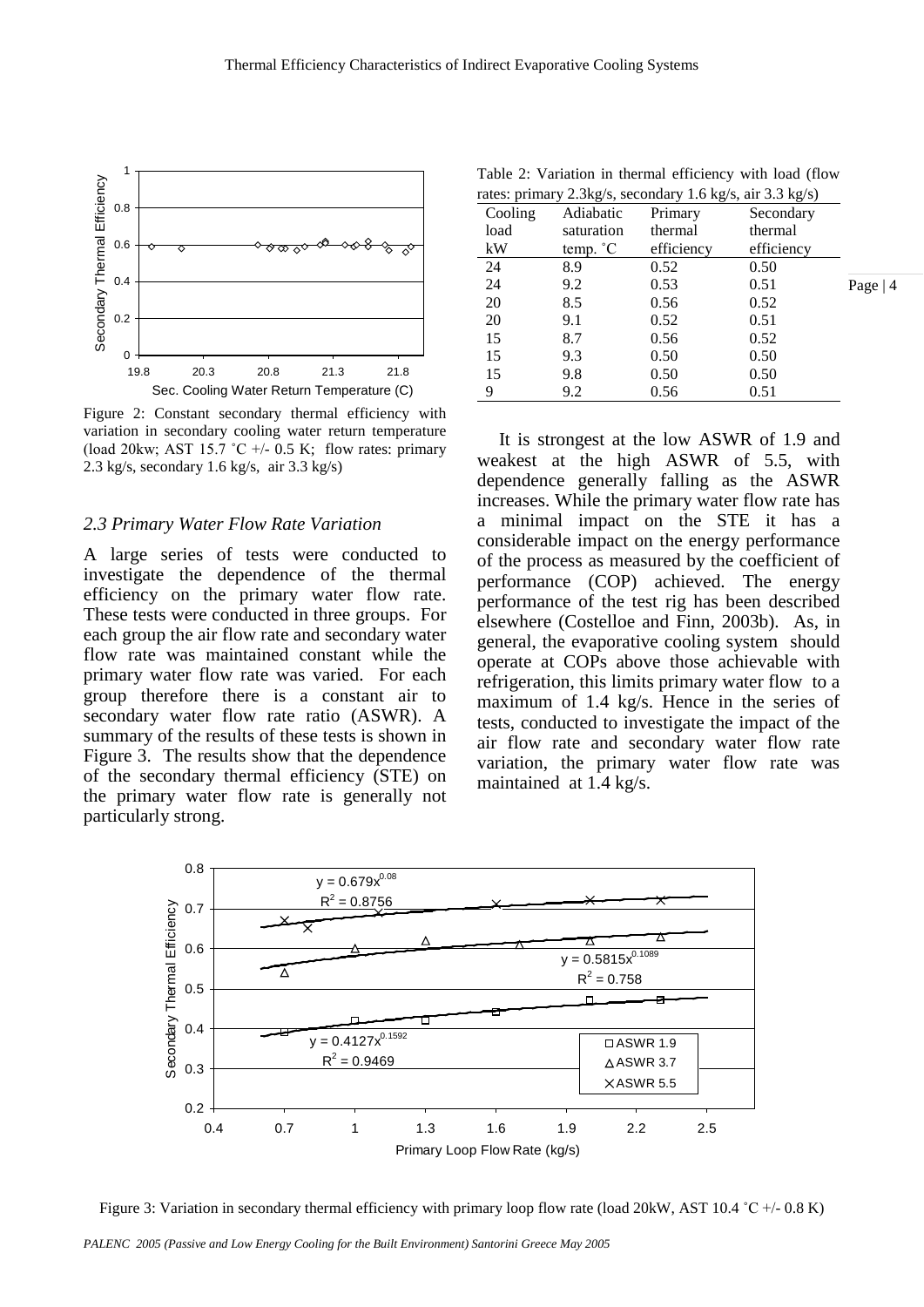#### *2.4 Air and Secondary Water Flow Variation*

Figure 4 shows the impact of air flow rate on the STE for a series of 4 secondary water flow rates (SWFR) - reducing in four equal steps of 25%. It is seen that the impact of both of these variables is highly significant. These are also the two variables which are controlled in an actual chilled ceiling installation. The room cooling load is typically controlled by an energy efficient two port valve (ASHRAE, 2000), which results in a variable secondary water flow rate at the heat exchanger. Cooling tower air flow rate can also be efficiently controlled by using a fan motor inverter to maintain a constant secondary supply water temperature, as ambient AST varies (Costelloe and Finn 2003b). However it is seen that the highest levels of STE (for the test rig 76%) are obtained when the ambient AST is high and the room load is low, a combination which is infrequent in practice, in narrow plan buildings. It is also seen from the results that approximately the same efficiency is obtained when both the air flow rate and secondary water flow rate are maximum (47%) and when both are minimum (46%). This indicates that a control strategy, such as

described above, maintains a near constant efficiency as air flow rate and water flow rate is reduced in tandem, when ambient AST falls in the off peak cooling season.

#### *2.5 Ambient AST Variation*

To examine this aspect a large series of tests were conducted with ambient AST varying from 2-18ºC. For these tests the rig was maintained at maximum air and water flow rate capacity. The results of these tests which are summarised in Figure 5 indicate that both the PTE and STE are significantly affected by the ambient AST, with PTE being marginally more affected than STE. The STE increases at a rate of approximately 1.3% per degree rise in ambient AST across the 16ºC range of the tests. This is comparable with but larger than the variation of 8% in a different range of 10–20ºC WBT reported for the closed tower (Facao and Oliveira, 2000). Hence these results demonstrate that efficiency is inherently greater when the external component of the cooling load is higher in Summer. This strengthens the case for waterside evaporative cooling in buildings.



Figure 4.: Variation in secondary thermal efficiency with air and secondary water loop flow rate (load 20kw, AST 8.4 C +/- 0.9 K)